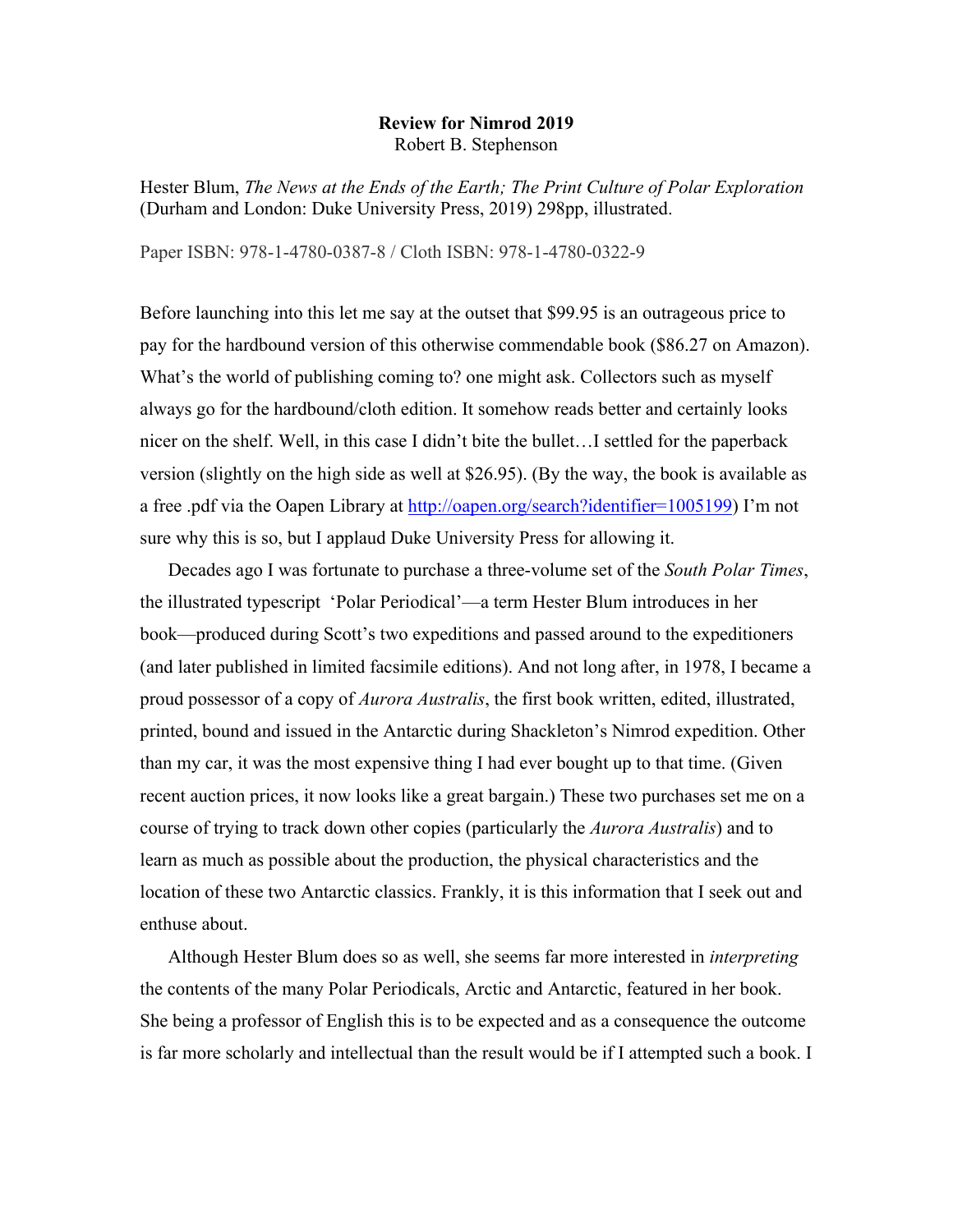would be stuck on bibliographic points, variants, inscriptions and production details and not so much on the contents and what they might mean.

She uses at least three terms to describe the subject of the book: Polar Ecomedia, Polar Periodicals and Extreme Printing. I like Polar Periodicals best as it's descriptive and has an alliterative ring to it. Extreme Printing is kind of appealing too. Polar Ecomedia I don't get at all. I've always avoided using the term 'Newspaper' in referring to what I'm now going to call 'Polar Periodicals' because they are less likely to include what we would think of as news and more likely to feature submissions in a 'lighter vein:' poetry, doggerel, jokes, acrostics  $\&$  riddles, fantasies—but with the occasional serious article on some expedition subject as well.

Just what are we talking about here? What is a Polar Periodical? The author writes in Chapter 2 that "Arctic newspapers began as a novel way for expedition members to amuse and distract themselves during the darkness and relative inactivity of a polar winter, in the same spirit in which crew members mounted theatricals and participated in other entertainments such as dancing, magic lantern shows, lectures, and singing." The same would hold true for efforts in the Antarctic. (Although Blum doesn't mention it, Shackleton originally saw the publication of the *Aurora Australis* as, in part at least, a commercial undertaking that would make money. But he and Wild, Joyce, Marston and Day couldn't satisfactorily work out the details, so the result became a 'give away' to friends and family but mainly to past and future, mostly wealthy, sponsors.)

Let's look inside the book: It starts out with a Chronology, a four-page table listing 'major polar expeditions by North Americans and Europeans, 1818-1922.' The columns are arranged by year, ship & commander, description of the expedition (e.g. British, Alaskan coast) and whether the expedition produced a shipboard newspaper (18 titles are listed). This is useful as it's essentially an index to the Polar Periodicals mentioned in the book. Many of these I was not familiar with particularly the Arctic examples. The Antarctic ones new to me (in English) are *Expedition Topics* (Shackleton's Quest expedition) and the *Glacier Tongue* (Mawson's Australasian Antarctic expedition); neither gets much treatment in the book suggesting that they weren't particularly noteworthy. What is absent and would have been more useful is an appendix including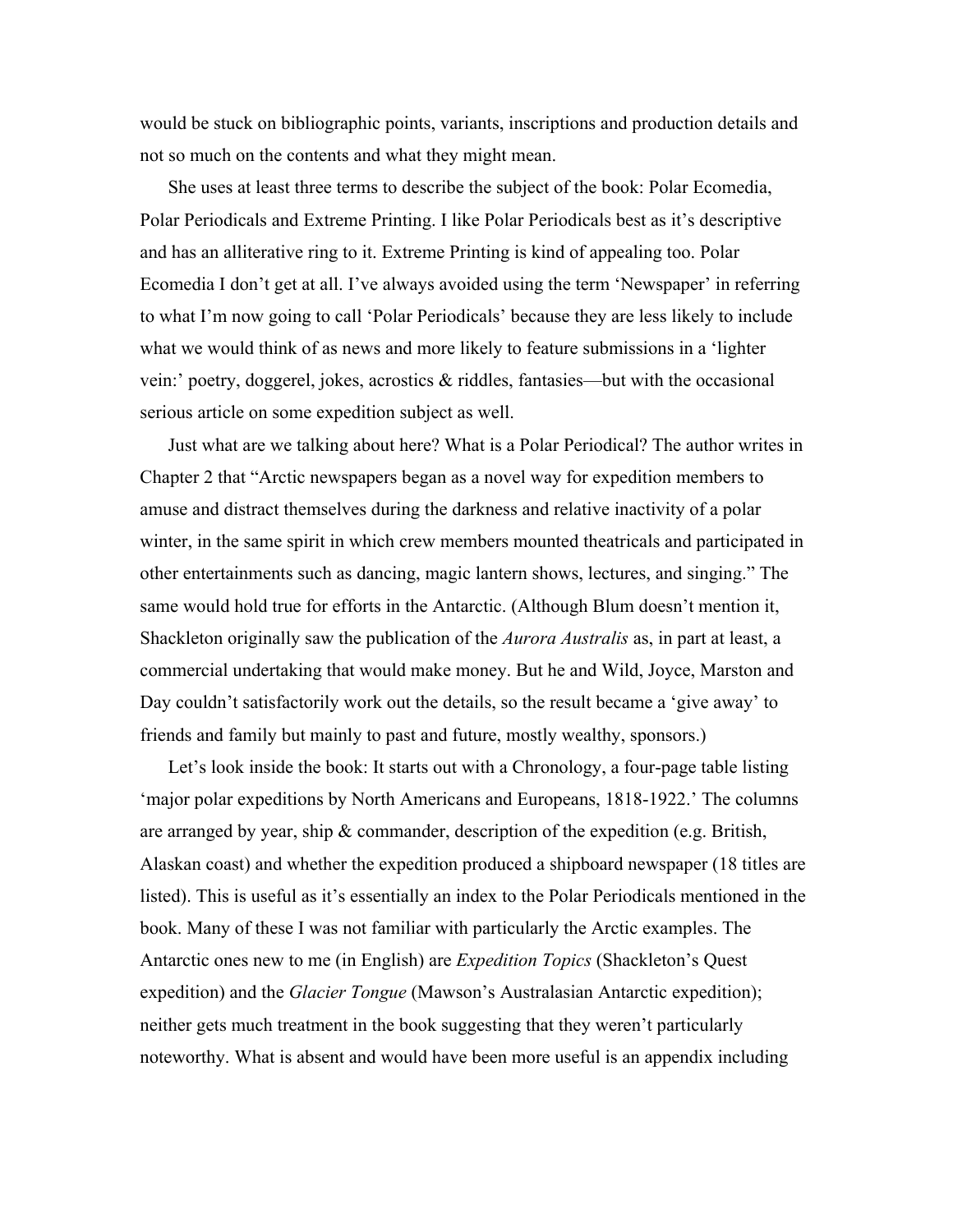details on all the titles: format, number of issues, editors and contributors, etc. This harks back to my preference for bibliography over literary interpretation.

Following is the five-page Preface 'Books on Ice' a title deriving from David and Deirdre Stam's Grolier Club exhibit back in 2006 and an inspiration for the author who comments "I was riveted." She goes on to recount that "…the sight of the *Illustrated Arctic News* activated not only my fervor but my archival instinct as well, and moved me to proclaim…here is my next book."

Next come the Acknowledgments, all five pages of them, followed by the Introduction, a lengthy 42 pages including 17 illustrations of Polar Periodicals (all the book's illustrations—62 in total—are black & white). The author describes her book in the Introduction: "I open this book with three chapters on the newspapers and other printed materials created in the Arctic and Antarctica and discuss how expedition members used the generic form of the periodical to work through questions about their time, place, and impermanence in the polar regions. The final two chapters turn to forms of ecomedia such as Arctic dead letters and Inuit knowledge circulation, both of which have broader critical and theoretical implications for the study of the environmental humanities and literary history alike."

Chapter 1 ('Extreme Printing') starts on page 43. The author "…describes how sailors came to print at the polar ends of the earth, concentrating on the outfitting, mechanics, and production of presses and printed materials in the polar regions." Chapter 2 is devoted to 'Arctic News' and Chapter 3 to 'Antarctic Imprints.' I must admit that I skipped Chapter 2 (I did go back to it later) and went directly to my mono-polar interest: Antarctic Imprints. The author spends a good bit of space on both the *South Polar Times* and the *Aurora Australis* so I was pleased about that and learned some new things about each.

I admit to reading Chapters 4 and 5 and the Conclusion in a rather cursory manner. They just didn't pique my interest but that's just me.

The Notes and Bibliography are extensive, totaling together over 50 pages. The Notes are particularly informative and make for pleasurable reading.

As always I searched hard for typos and faulty facts but could find none which is unusual in this age of laid-off copy editors.